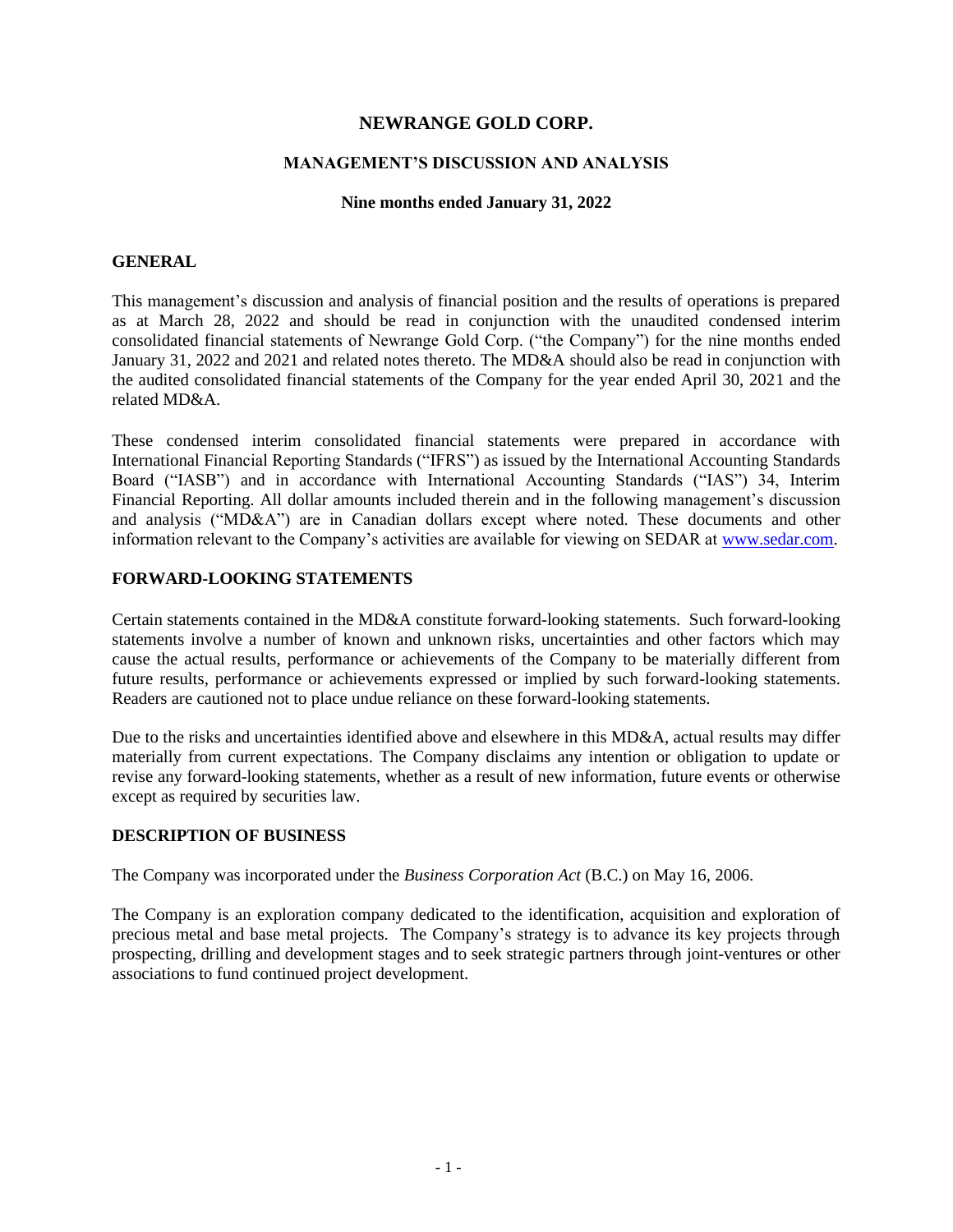### **EXPLORATION PROPERTY REVIEW**

Mr. Robert A. Archer, P. Geo, a Qualified Person as defined by National Instrument 43-101, the President and CEO of the Company, has reviewed, verified, and approved for disclosure the technical information contained in this MD&A.

### *Pamlico, Nevada, USA*

On July 15, 2016, the Company entered into a purchase option agreement, subsequently amended, to purchase a 100% undivided interest in the Pamlico gold project in Nevada. To earn the interest, the Company must make payments totaling US\$7,500,000.

- i) US\$50,000 (paid \$65,003);
- ii) US\$9,000 (paid \$12,049);
- iii) US\$16,000 (paid \$21,311);
- iv) US\$125,000 (paid \$163,077);
- v) US\$250,000 (paid \$324,667);
- vi) US\$100,000 (paid \$131,512);
- vii) US\$150,000 on or before August 31, 2018 (paid \$197,709);

viii)US\$250,000 on or before July 15, 2019 (paid \$326,845);

- ix) US\$250,000 on or before July 15, 2020 (paid \$339,190);
- ix) US\$250,000 on or before July 15, 2021 (paid \$308,545);
- x) US\$250,000 on or before July 15th of each year from 2022 to 2044; and
- xi) US\$300,000 on or before July 15, 2044.

Upon production, the Company must pay an annual payment of US\$250,000, or a 4% Net Smelter Royalty ("NSR"), whichever is greater. The Company may reduce the NSR to 1% by paying the optionor US\$1,000,000 per percentage point. All payments to the optionor are recoupable from production royalty payments. The Company will maintain the claims in good standing and pay any associated maintenance fees.

For additional details on past exploration work, including full drill program results, please visit the Company's website at<http://www.newrangegold.com/Pamlico.asp>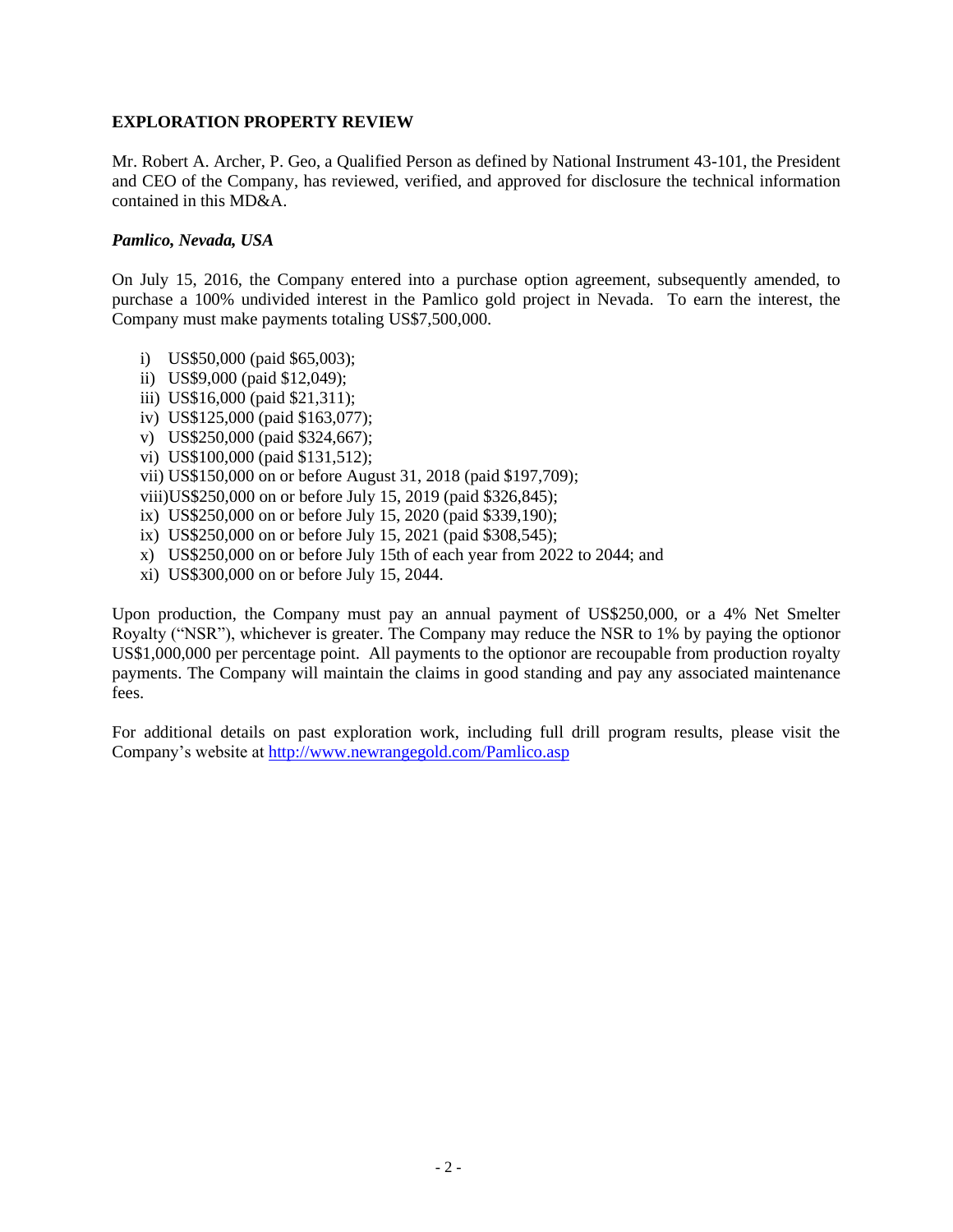## **About Pamlico**

Discovered in 1884, Pamlico rapidly became known as one of Nevada's highest-grade gold districts. Held by private interests for more than a century, the property remained underexplored in terms of modern exploration. Situated near Hawthorne, Nevada, within the highly productive Walker Lane mineral belt, Pamlico enjoys excellent access, infrastructure, mild, year-round operating climate and strong political support from Mineral County, one of the most pro-mining counties in the pro-mining state of Nevada. The Pamlico project consolidates multiple historically productive mines with more than 300 individual mine workings on the property.

When the Company acquired the option on Pamlico, the property comprised 116 unpatented lode mining claims covering the historic Pamlico group of mines, as well as the surrounding Good Hope, Gold Bar and Sunset mines. Since acquiring Pamlico, the Company has increased the property by staking additional unpatented lode claims and currently has more than 5,700 hectares of highly prospective ground contiguous with, and including, the original Pamlico property.

Mineralization and geology at Pamlico exhibit many highly favorable characteristics. The known mineralized system in the vicinity of the historic mine workings is oxidized to depths of 200 to 300 meters below the surface, essentially eliminating any potential for refractory mineralization due to sulfide encapsulation of the gold. The volcanic hosted mineralization has no potential for 'preg-robbing' carbon and the silica deficient nature of the gold events that occurred very late in the development of the deposit also indicate negligible potential for refractory metallurgy related to silica encapsulation of the gold. While very coarse gold does exist in places, the vast majority of the gold is very fine grained with no visible gold found even in the highest-grade samples assaying up to 340 grams per metric tonne. Work to date shows gold occurs as very fine grains, generally less than 20 to 30 microns in diameter, associated with highly friable iron oxide on fracture surfaces and in breccia zones along structures. Preliminary cyanide leach tests have indicated recoveries of up to 97%.

The Company's work at Pamlico identified multiple target zones in the immediate vicinity of the historic mines including Pamlico Ridge, the Merritt Area and Gold Box Canyon, indicating that one or more highly prospective, large, near surface, oxide gold systems are present in the known area. Drilling to date has identified high-grade gold mineralization in the Merritt Area (adjacent to the Merritt Decline) that remains open to expansion.

In a recent drill program, the Company has discovered a new zone of mineralization proximal to a large Induced Polarization (IP) anomaly, just east of the historic Central Mine and about 1.3 kilometers north of Pamlico Ridge. Gold mineralization here starts about 110 meters vertically below surface and consists of a series of relatively flat-lying, stacked horizons with fine grained pyrite hosted in volcaniclastic rocks similar to those at Pamlico Ridge. The mineralization has only been identified in four drill holes to date but covers an area of at least 200 x 50 meters and is open in all directions. Importantly, the disseminated pyrite is reflected in the IP survey conducted over this area and recently expanded to cover the entire property.

The expanded IP survey, completed in March 2021, not only enlarged the known IP anomalies (from the 2020/21 survey) but identified several additional zones of high chargeability covering an area exceeding 6 x 5 kilometers in size.

The geological model for the project is constantly being updated and reinterpreted based upon ongoing exploration results. Current thinking is that the widespread alteration, gold mineralization and large IP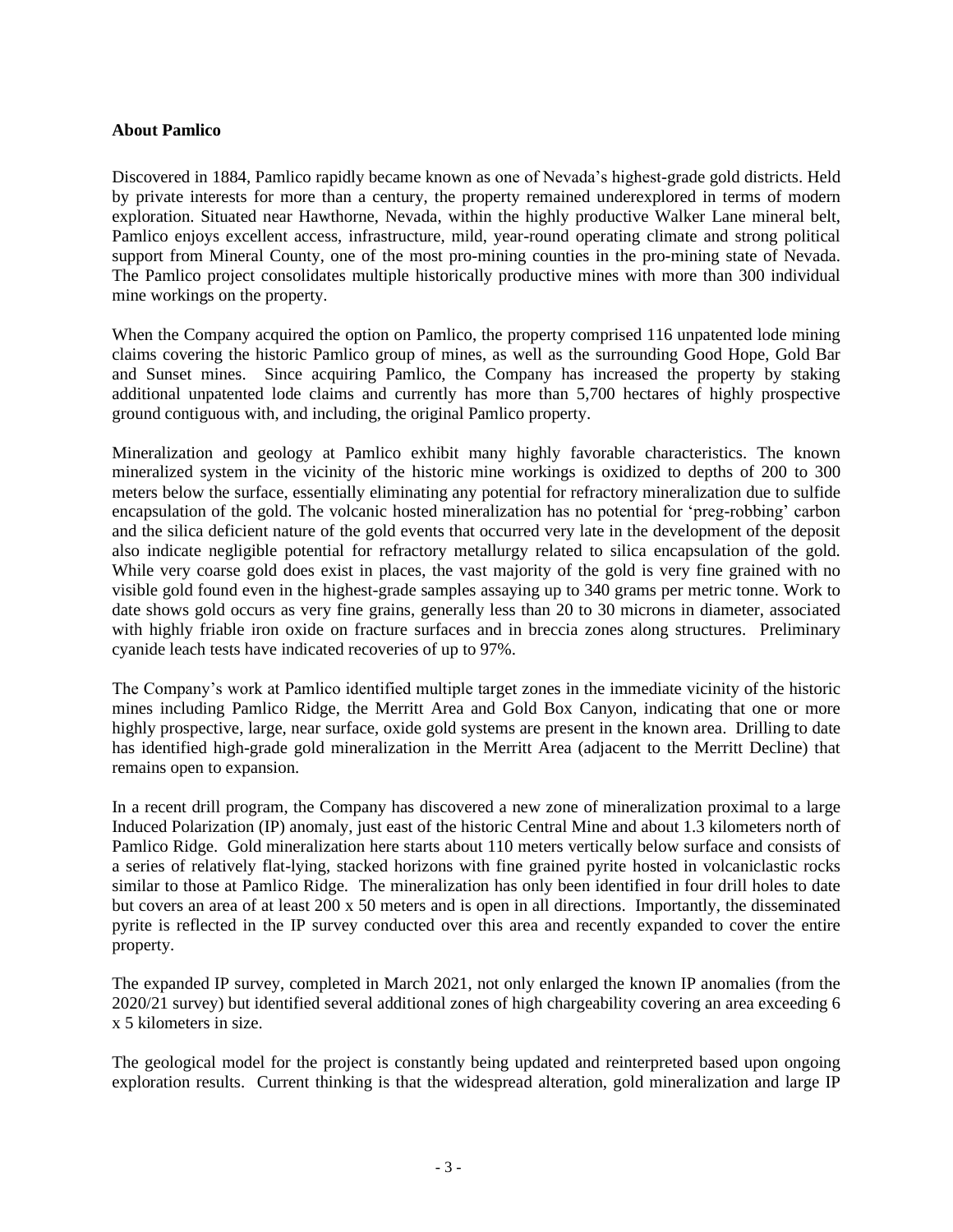anomalies may be indicating a skarn-type setting with significant size potential. This 'working hypothesis' will form the basis of near term exploration on the project.

**On November 12, 2020**, the Company provided an update on the reverse circulation (RC) drill program at the Pamlico Gold Project in Nevada. Since commencing the program in late May, the Company drilled 65 holes (including two that had to be re-drilled) for a total of 6,538.04 meters.

**On December 1, 2020**, the Company announced that it had discovered a new zone of gold mineralization at its Pamlico Gold Project in Nevada. Hole P20-091, drilled more than 1,300 meters north-northeast of Pamlico Ridge to test a near-surface Induced Polarization (IP) chargeability anomaly near the historic Central and Sunset Mines, intersected 0.744 grams gold per metric tonne (g/t Au) over 18.3 meters, within a larger envelope of 0.403 g/t Au over 51.8 meters. Importantly, the entire interval from 122.0 meters to the bottom of the hole at 335.4 meters is anomalous in gold, averaging 0.184 g/t Au over those 213.4 meters.

There is a very sharp geochemical boundary at 115.85 meters, with almost every sample above that being below the assay detection limit and almost every sample below it containing at least anomalous amounts of gold, with the highest at 2.28 g/t Au. Gold is hosted in a volcano-sedimentary unit and is believed to reflect a zone of alteration, possibly peripheral to a buried porphyry. The mineralized rock is variably silicified and sericitized, with 1-2% very fine-grained pyrite below 170 meters (the pyrite is oxidized above this level).

**On January 12, 2021**, the Company provided an update on the ongoing reverse circulation (RC) drilling program at its Pamlico gold project in Nevada. The holes reported (P20-92 to 110) were drilled in the Gold Box Canyon, Merritt, and Good Hope areas and demonstrate the extent of shallow oxide gold mineralization across the Pamlico District, covering an area of approximately 0.75 square kilometers. Drilling to the end of hole P20-110 has entailed 6,538 meters.

**On January 25, 2021**, the Company announced that it had initiated a 52 line kilometer IP and Resistivity survey being conducted by Géophysique TMC of Vald'Or, Quebec at the Company's Pamlico project in Nevada.

The survey is designed to expand and increase resolution of the large "Line 5" chargeability anomaly and a separate but potentially related anomaly in the area termed the "Skarn Zone", more than 3.8 kilometers to the southeast, both discovered in the Company's 2019/20 IP-Resistivity survey. The Line 5 anomaly is roughly 1,000 meters wide, more than 1,000 meters long and remains open to expansion along trend to the north and south. The current high-resolution survey is designed to penetrate to depths of 500 meters and will be merged with data from the earlier survey to provide near property wide coverage.

Recent drilling, announced by the Company on December 1, 2020, intersected significant lengths of gold mineralization proximal to the Line 5 anomaly in a sequence of sericitized and chloritized volcanosedimentary rocks. As indicated in that press release, the Company considers it likely that observed alteration and gold mineralization throughout the district are related to fluids emanating from a buried intrusive and that a related sulfide rich "skarn" system is the cause of the large Line 5 chargeability anomaly. Gold bearing skarn systems form some of the largest and most important deposits in the world and are found throughout Nevada including the Carlin, Cove-McCoy, Battle Mountain and many other districts.

**On February 23, 2021**, the Company announced that continued Reverse Circulation (RC) drilling at the Pamlico Project in Nevada had discovered high-grade, oxide gold mineralization approximately 85 meters east of the Merritt Zone. Hole P21-115, drilled at -60°, intersected several high-grade structures assaying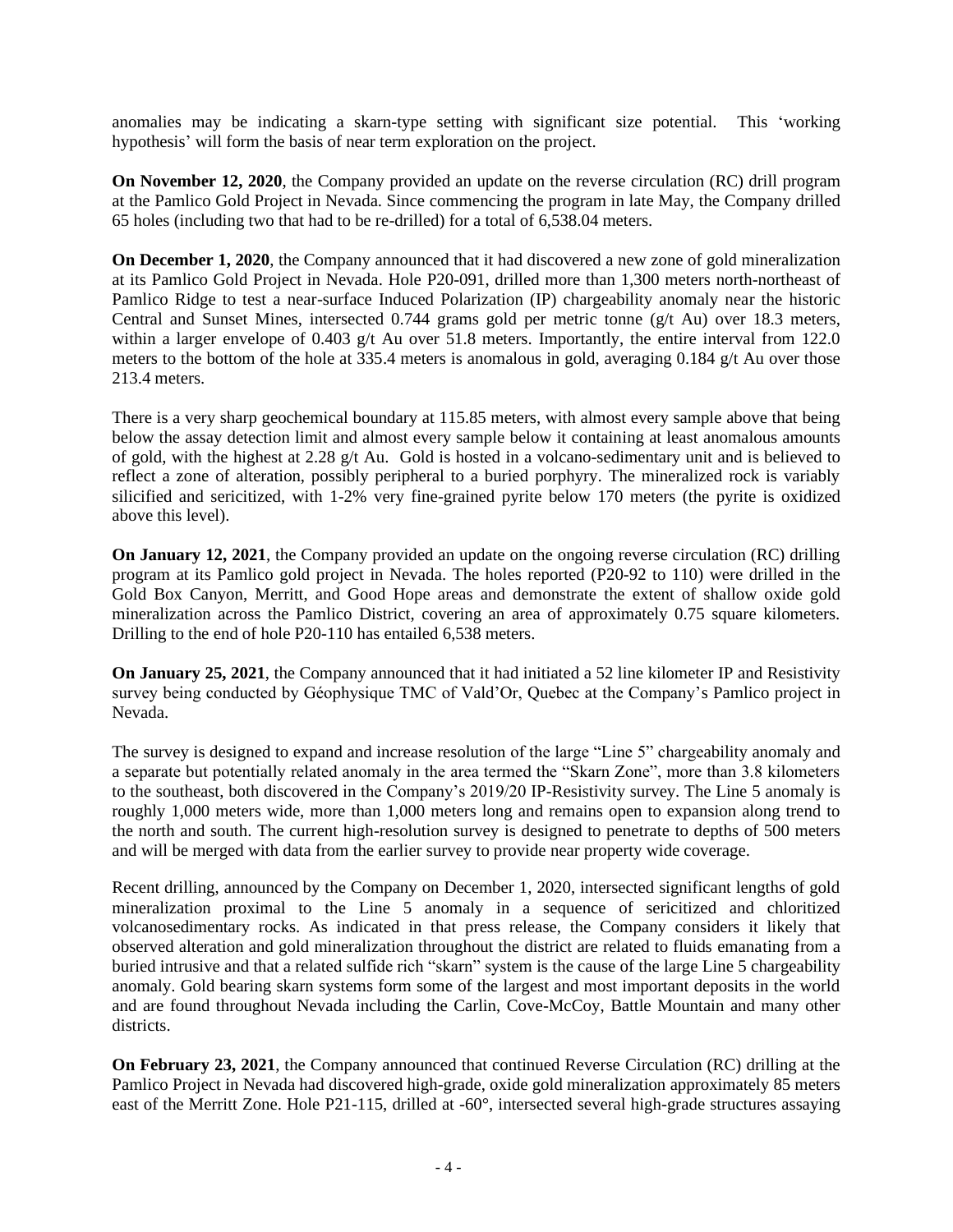up to 22.35 g/t Au over 1.5 meters surrounded by lower grade halos, very similar in nature to the Merritt Zone itself.

The uppermost zone of gold mineralization starts at 15.2 meters downhole, returning 4.38 g/t Au over 13.7 meters, including 12.47 g/t Au over 4.5 meters from 16.77 to 21.34 meters. Other high-grade intervals of note include 5.52 g/t Au over 7.62 meters from 92.99 to 100.61 meters, including 22.35 g/t Au from 94.51 to 96.04, and 13.01 g/t Au over 1.5 meters from 123.48 to 125.00 meters. The rocks between these zones are variably mineralized such that the entire 123.5 meter interval averages 1.13 g/t Au. All mineralization is within 117 meters of surface.

**On March 23, 2021**, the Company announced that the expanded Induced Polarization (IP) survey on the Pamlico Project in Nevada had been completed and interpreted. The new survey comprised 56.35 line kilometers, bringing the total, including the 2019-20 survey, to more than 76.5 line kilometers, covering the entire property. Three large areas of anomalous chargeability were detected, all of which encroached on the property boundary such that the Company has staked additional ground, more than doubling the size of the property to more than 5,000 hectares.

**On May 13, 2021,** the Company announced that it had resumed drilling at its Pamlico Project in Nevada and had contracted American Drilling Corp. for one and possibly two core drills. The first drill started on a series of follow up holes around hole P21-115, a reverse circulation (RC) hole that discovered shallow, high-grade, oxide gold mineralization 85 meters east of the Merritt Zone.

**On October 6, 2021,** the Company provided an update to the ongoing exploration on its Pamlico Project in Nevada where recent diamond drilling, mapping and sampling programs are outlining a large-scale, multi-phase, polymetallic mineralizing system.

A six-hole, 1,123 meter diamond drilling program was conducted in May to August but was terminated prematurely due to poor productivity, low core recoveries, and cost over-runs. Longer than usual turn around times were experienced in assaying but all results have now been received. As previously reported, four core holes, P21-122 to 125, inclusive, were drilled around reverse circulation (RC) hole P21-115, just east of the Merritt Zone and north of the historic Pamlico Mine. All core holes were drilled at -60° on an azimuth of 070°, the same as hole P21-115, and collared within 25-30 meters of that hole. Significantly, all four holes displayed concentric metal zonation starting with a broad halo of zinc, followed by internal halos of lead, copper, arsenic and silver, usually in that order, with higher gold values in discrete structures near the center. This program marks the first time that multi-element geochemistry has been used on drill samples. As the structural geology of the Pamlico area is highly complex and there is no sulphide mineralization due to intense oxidation, the ability to use certain geochemical patterns as pathfinders will be important in future drill targeting. A program of re-assaying pulps and rejects from previous drill samples for multi-element geochemistry has been initiated.

**On December 20, 2021,** the Company provided a year-end update to the ongoing exploration on its Pamlico Project in Nevada where the combination of drilling, IP geophysics, mapping, sampling and multi-element geochemistry are outlining a large-scale, multi-phase, polymetallic mineralizing system. The Company has identified several target areas that are being groomed for follow up drilling in 2022.

**On January 11, 2022,** the Company announced that a new mapping and sampling program in the historic Central Mine area of its Pamlico Project in Nevada has indicated widespread gold mineralization with values up to 47.34 g/t.

**On February 17, 2022,** the Company announced that diamond drilling has commenced on its 100% owned North Birch Project in the Birch-Uchi greenstone belt northeast of Red Lake, Ontario.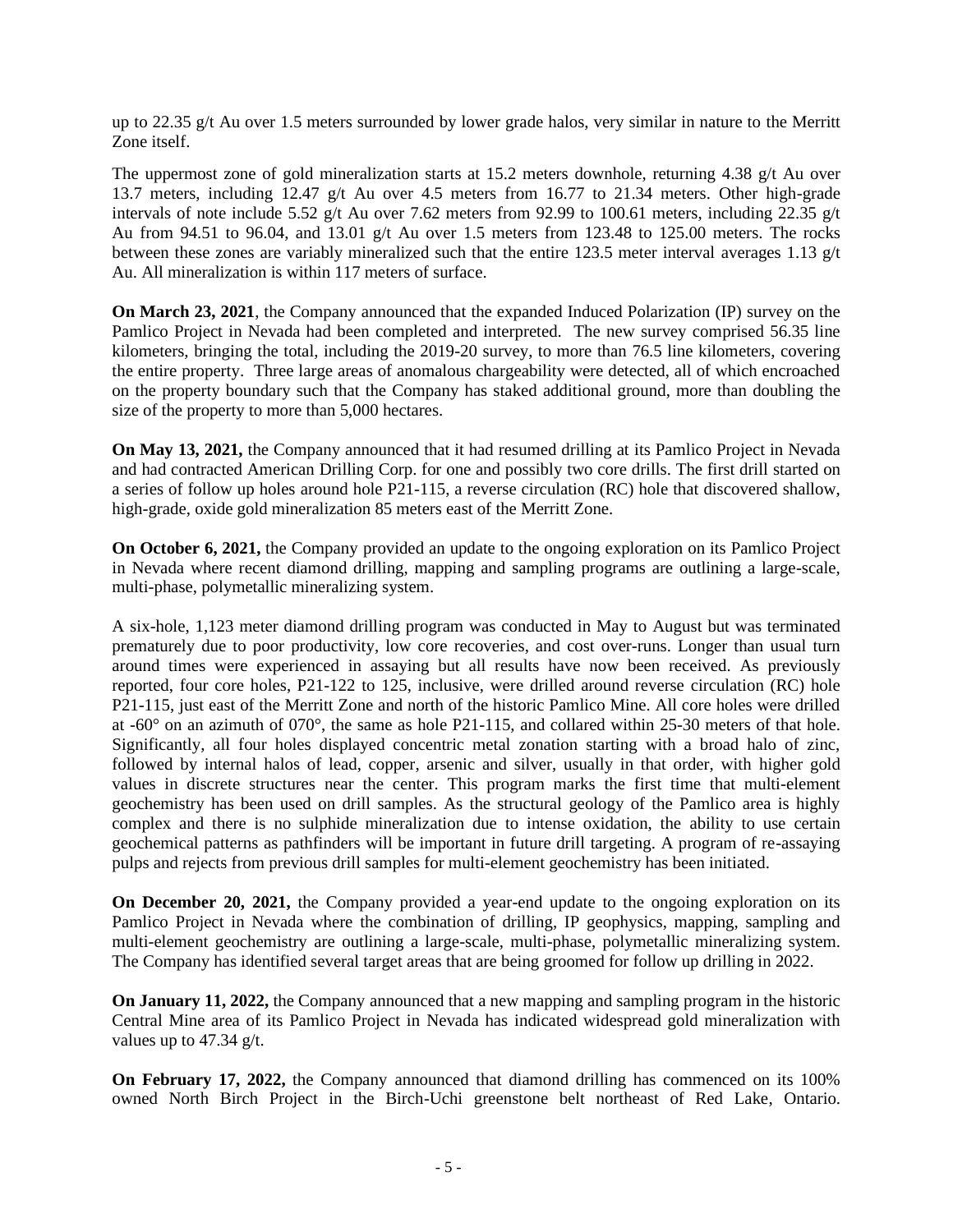Approximately 2,000 metres were planned, with the first five holes testing a three kilometre strike length of the main target horizon, interpreted to be a sheared limb of a folded iron formation.

**On March 9, 2022,** the Company announced that the first diamond drill hole on the Primary Target Horizon ("PTH") at the 100% owned North Birch Project has confirmed the presence of a strong deformation zone, well in excess of 100 metres wide, as originally interpreted from the geophysics. The sheared and folded basalts and iron formation ("IF") also display moderate to intense carbonate alteration and local quartz veining. Pyrite and pyrrhotite mineralization occur as disseminations, stringers and, locally, as 'clots' within quartz veins and veinlets.

Additional information on the Pamlico Project can be obtained from the Company's website at [www.newrangegold.com.](http://www.newrangegold.com/)

### *Yarumalito, Colombia*

During the year ended April 30, 2020, the Company entered into an agreement to sell 100% of its interest in Yarumalito to GoldMining Inc. ("GOLD") for \$200,000 (received in fiscal 2020) and 1,118,359 GOLD shares (559,180 shares with a value of \$637,465 received in fiscal 2020; remaining 559,180 shares with a value of \$1,369,989 received in fiscal 2021). The sale was completed in fiscal 2021 with a gain on sale of \$885,714. The Company was also granted a 1% NSR royalty which can be purchased by GOLD for total consideration of \$1,000,000.

During the period ended January 31, 2022, the Company sold the 1% NSR royalty for \$100,000 and 10,000 GOLD shares.

### *North Birch, Canada*

## *Western fold Property, Canada*

**On December 22, 2021**, the Company earned a 100% interest in the Western Fold Property. The property comprises approximately 2,300 hectares in the Birch-Uchi Greenstone Belt in the Red Lake Mining Division, approximately 12 kilometers northwest of the Springpole Gold Deposit (4.67 Moz Au Indicated - First Mining Gold Corp. website).

To earn the interest, the Company made the following payments.

i)\$30,000 (paid); ii)\$70,000 on or before December 23, 2020 (paid); iii)\$100,000 on or before December 23, 2021(paid); iv)150,000 shares (issued at a value of \$21,750); v)350,000 shares on or before December 23, 2020 (issued at a value of \$49,000); and vi)500,000 shares on or before December 23, 2021 (issued at a value of \$35,000).

The option agreement is subject to a 2% NSR. The Company may reduce the NSR to 1% by paying the optionor \$1,000,000 at any time.

The property is subject to the respective 2% NSR royalties as described herein.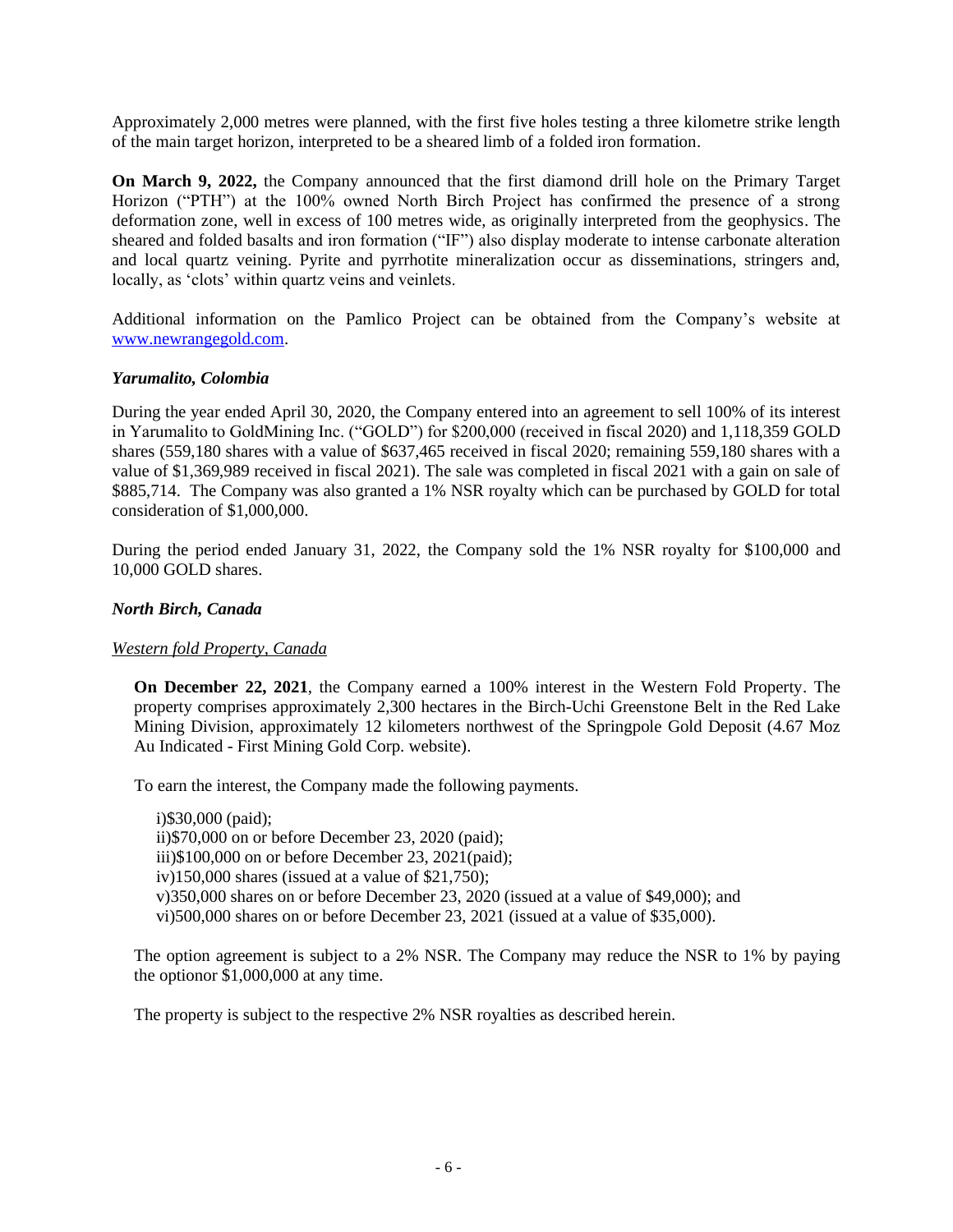### *H Lake, Canada*

**On January 13, 2020**, the Company entered into an option agreement to purchase a 100% interest in the H Lake Property in the Red Lake Mining Division, Ontario. The project is contiguous with the western boundary of the Western Fold Property. To earn the interest, the Company must make payments totaling \$50,000 and issue 400,000 common shares.

i)\$20,000 (paid); ii)\$30,000 on or before January 13, 2021 (paid); iii)150,000 shares (issued at a value of \$18,750); and iv)250,000 shares on or before January 13, 2021 (issued at a value of \$26,250).

Having made the aforementioned payments and share issuances, the Company exercised the option to acquire the property and now owns a 100% interest subject to a 2% NSR. The Company may reduce the NSR to 1% by paying the optionor \$1,000,000 at any time.

**On February 8, 2021,** the Company announced that line cutting had commenced on its renamed North Birch Project (the combination of the Western Fold and H Lake properties) east of Red Lake, Ontario. An Induced Polarization (IP) geophysical survey comprising approximately 90 line kilometres was planned and the results used to generate targets for follow up diamond drilling.

The primary target at North Birch is the sheared limb of a folded iron formation sequence, modeled after the Musselwhite Gold Mine, approximately 190 kilometres to the north and operated by Newmont-Goldcorp. The 8 kilometre long target horizon at North Birch is recessive and not exposed at surface but is interpreted from a prominent fold pattern in the airborne magnetics. The target horizon projects 2 kilometres along strike to the southeast into the Argosy Gold Mine, which closed in 1952 after producing 101,875 oz Au at 12.7 g/t Au (Ontario government archives). There are also multiple gold showings in the rocks to the south of the main target horizon and in iron formation elsewhere on the North Birch property, yet the main target horizon has never been drilled.

**On April 26, 2021,** the Company announced the completion of the Induced Polarization (IP) survey on the Company's North Birch Project in the Red Lake Mining Division of Ontario.

## *Argosy Gold Mine, Canada*

**On August 4, 2021**, the Company entered into a share purchase agreement to purchase 100% of the issued and outstanding shares in the capital of Cangold Limited which owns the Argosy Gold Mine in the Red Lake Mining Division of northwestern Ontario. To earn the interest, the Company must make a cash payment of \$100,000 and issue \$650,000 in the Company's shares to Great Panther on closing and a further \$250,000 in shares on the first anniversary of closing.

**On November 1, 2021**, the Company closed the acquisition of a 100% interest in the past-producing, high-grade Argosy Gold Mine in the Red Lake Mining Division of northwestern Ontario.

Pursuant to the acquisition, the Company acquired all of the shares of Cangold Ltd., which owns the mine, in exchange for \$100,000 (paid), the issuance of 4,461,007 common shares (issued at a value of \$356,881) and the requirement to issue \$250,000 in common shares on November 1, 2022, as evidenced by a promissory note, at the greater of:

(i) 90% of the volume weighted average price at which the common shares have been traded on the Exchange during the 20 trading days preceding November 1, 2022; and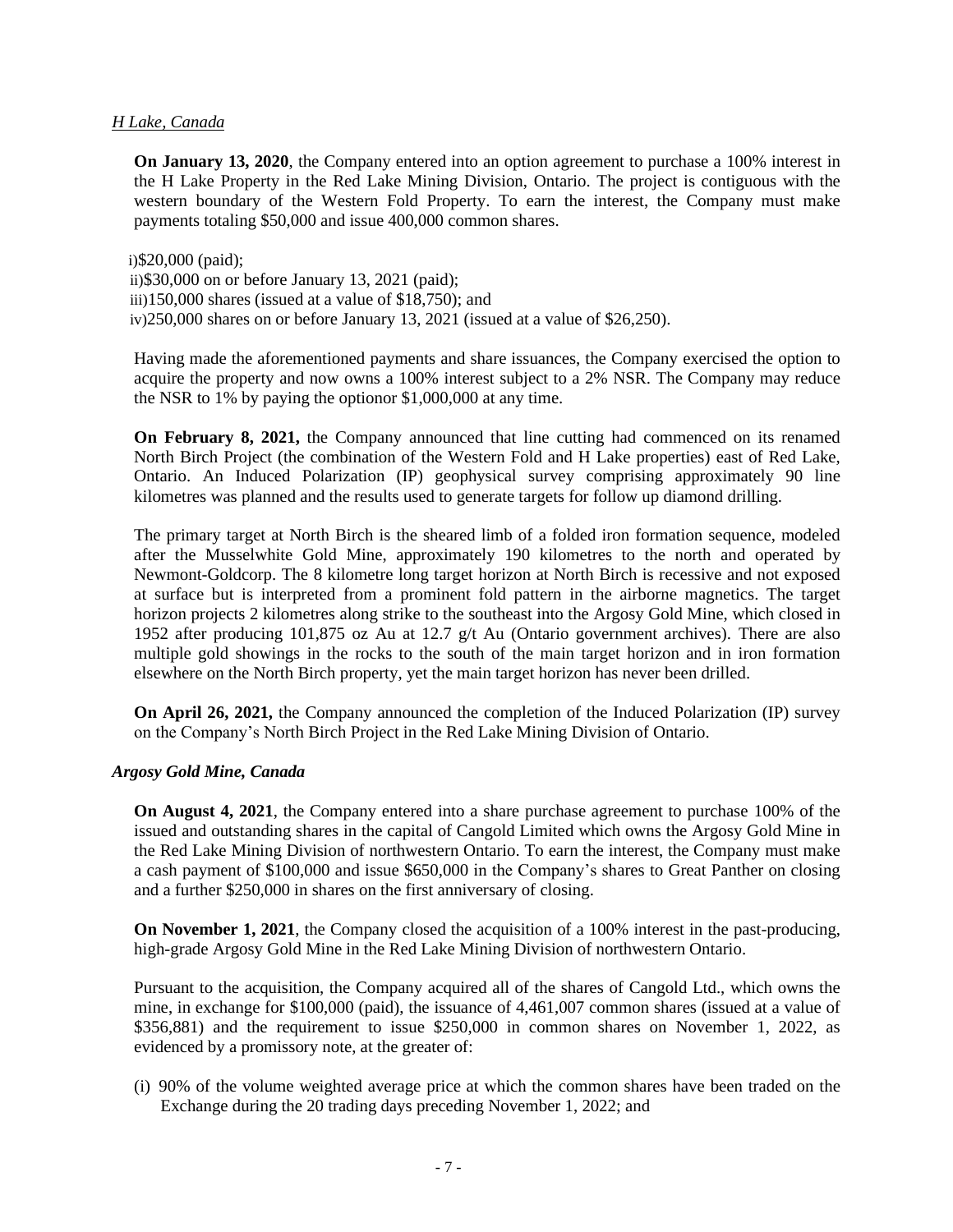(ii) \$0.1125. All securities issued pursuant to the closing will be subject to a four month hold period that will expire on March 2, 2022.

The Argosy Gold Mine is the most significant past-producing gold mine in the Birch-Uchi Greenstone Belt, having produced 101,875 ounces of gold and 9,788 ounces of silver at a gold grade of 0.37 ounces per ton (12.7 grams per tonne) (Ontario Ministry of Northern Development and Mines archives). It closed in 1952 due to high operating costs and a \$35/oz gold price. Production came from only four veins, although more than 12 are now known, and only to a maximum depth of 900 feet (270 metres). The property consists of 43 patented claims and 17 Mining Licenses of Occupation comprising 604 hectares.

**On January 24, 2022,** the Company provided details on the upcoming drill programs on its 100% owned North Birch and Argosy Gold Mine Projects northeast of Red Lake, Ontario. At least 4,000 metres will be drilled, split roughly evenly between the two projects, starting at North Birch in early February.

## **SALE OF CORPORACION MINERA DE COLOMBIA S.A.**

During the year ended April 30, 2020, the Company negotiated an agreement with a private Australian company, Andean Mining Corporation Pty Ltd. ("Andean"), for the sale of the Company's wholly owned subsidiary, Corporacion Minera de Colombia S.A. ("CMC"). During the year ended April 30, 2021, the Company and Andean signed the SPA and concluded the sale of CMC. The sale included the sale of EI Dovio and Anori projects, both of which were 100% owned by the Colombian subsidiary, for US\$1,000,000. During the year ended April 30, 2020, the Company received US\$250,000 from Andean towards the El Dovio option agreement which was applied against the US\$1,000,000. During the year ended April 30, 2021, the Company received the remaining US\$750,000. To date the Company has also received 2,927,889 common shares of Andean. As a result, the Company recorded income from discontinued operations of \$2,072,948 (April 30, 2020 - \$138,650).

## **RESULTS OF OPERATIONS**

## **Nine Months Ended January 31, 2022**

During the nine months ended January 31, 2022, the Company recorded net loss of \$2,707,186 (2021 – \$417,641). Significant fluctuations include the following:

- i) Exploration expenditures, net increased to  $$2,125,366$  ( $2021 $1,746,558$ ) due to an increase in exploration on Pamlico property during the current period.
- ii) Other income increased to \$41,413 (2021 \$Nil) due to residual payment received for real estate sale in Colombia during the current period.
- iii) Recovery of flow through premium liability increased to  $$229,692 (2021 $Nil)$  due to the flow through recovery during the current period.
- iv) Realized loss on marketable securities increased to \$205,807 (2021 gain of \$276,616) due to the sale of marketable securities during the current period.
- v) Unrealized gain on marketable securities increased to  $$114,706 (2021 loss of $277,704)$  due to an increase in market value during current period.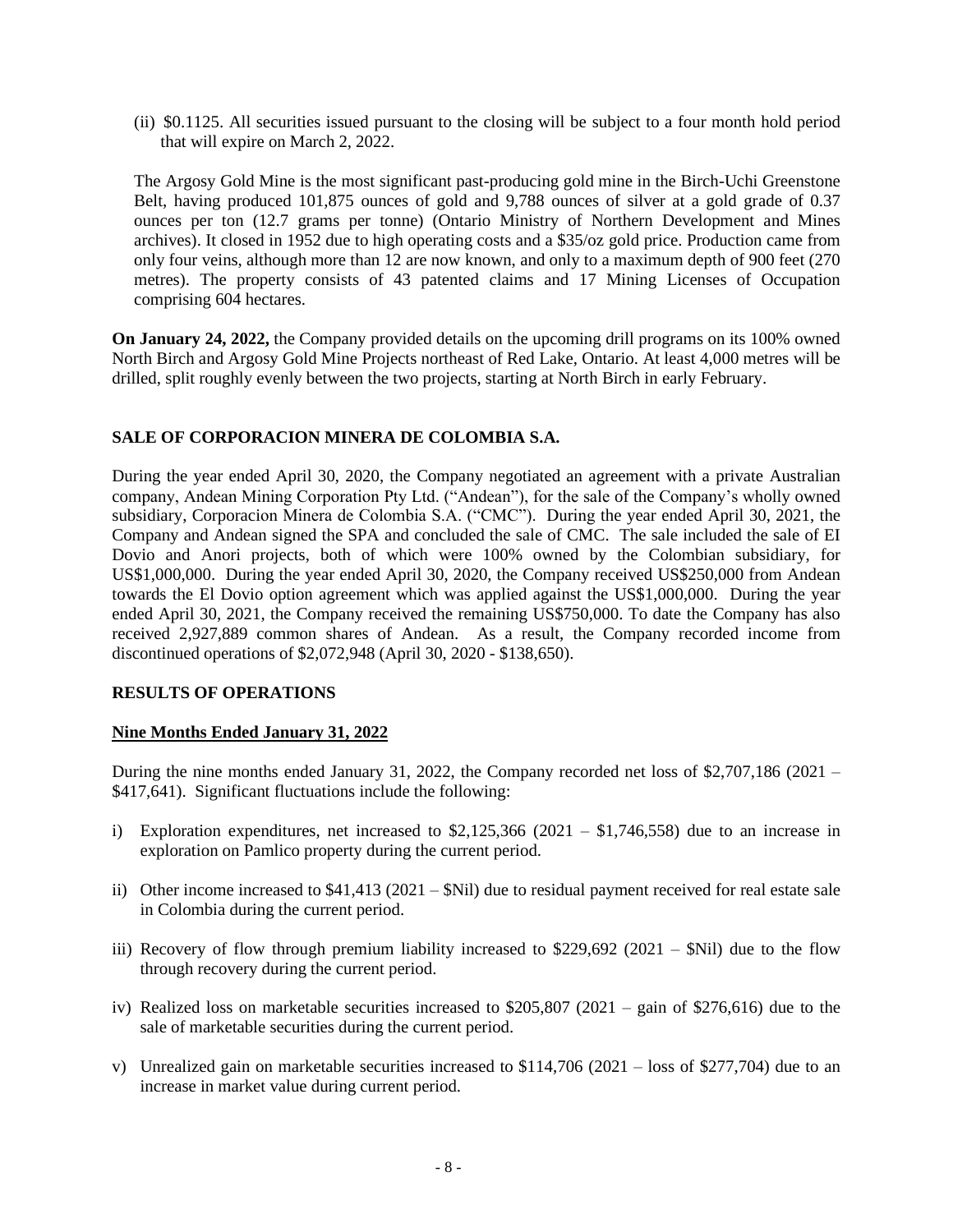## **Three Months Ended January 31, 2022**

During the three months ended January 31, 2022, the Company recorded net loss of \$597,445 (2021 – net income of \$732,916). Significant fluctuations include the following:

- i) Exploration expenditures, net decreased to  $$395,880$  (2021  $$785,800$ ) due to a decrease in exploration on the Pamlico property during the current period.
- ii) Other income increased to  $$41,413$  (2021  $$Nil)$  due to residual payment received for the real estate sale in Colombia during the current period.
- iii) Marketing services and shareholder information increased to \$122,902 (2021 \$86,509) primarily as a result of marketing and investor relations consultants related to new property acquisition during the current period.
- iv) Recovery of flow through premium liability increased to  $$111,674$  (2021  $$Nil$ ) due to the flow through recovery during the current period.
- v) Unrealized gain on marketable securities increased to  $$8,790$  (2021 loss of \$78,535) due to an increase in market value during current period.

## **LIQUIDITY AND CAPITAL RESOURCES AND GOING CONCERN**

Working capital at January 31, 2022 was \$188,801 (April 31, 2021 – \$3,118,272).

The condensed interim consolidated financial statements were prepared using accounting policies consistent with International Financial Reporting Standards ("IFRS") as issued by the International Accounting Standards Board ("IASB"), with the assumption that the Company will be able to realize its assets and discharge its liabilities in the normal course of business rather than through a process of forced liquidation for the foreseeable future. The operations of the Company were primarily funded by the issue of share capital and loans. The continued operations of the Company are dependent on its ability to develop a sufficient financing plan, receive continued financial support from related parties and lenders, complete sufficient public equity financing, or generate profitable operations in the future. These consolidated financial statements do not include any adjustments to the amounts and classification of assets and liabilities that might be necessary should the company be unable to continue in business.

The Company is in the business of exploring for minerals that by its nature involves a high degree of risk. There can be no assurance that current exploration programs will result in profitable mining operations. The recoverability of the carrying value of the mineral properties and the Company's continued existence is dependent upon the preservation of its interest in the underlying properties, the discovery of economically recoverable reserves, the achievement of profitable operations, the ability of the Company to obtain financing or, alternatively, upon the Company's ability to dispose of its interest on an advantageous basis. Additionally, the Company estimates that it may need additional capital to operate for the upcoming year. In March 2020, the World Health Organization declared coronavirus COVID-19 a global pandemic. This contagious disease outbreak, which has continued to spread, and any related adverse public health developments, has adversely affected workforces, economies, and financial markets globally, potentially leading to an economic downturn. It is not possible for the Company to predict the duration or magnitude of the adverse results of the outbreak and its effects on the Company's business or ability to raise funds.

These material uncertainties may cast significant doubt on the Company's ability to continue as a going concern.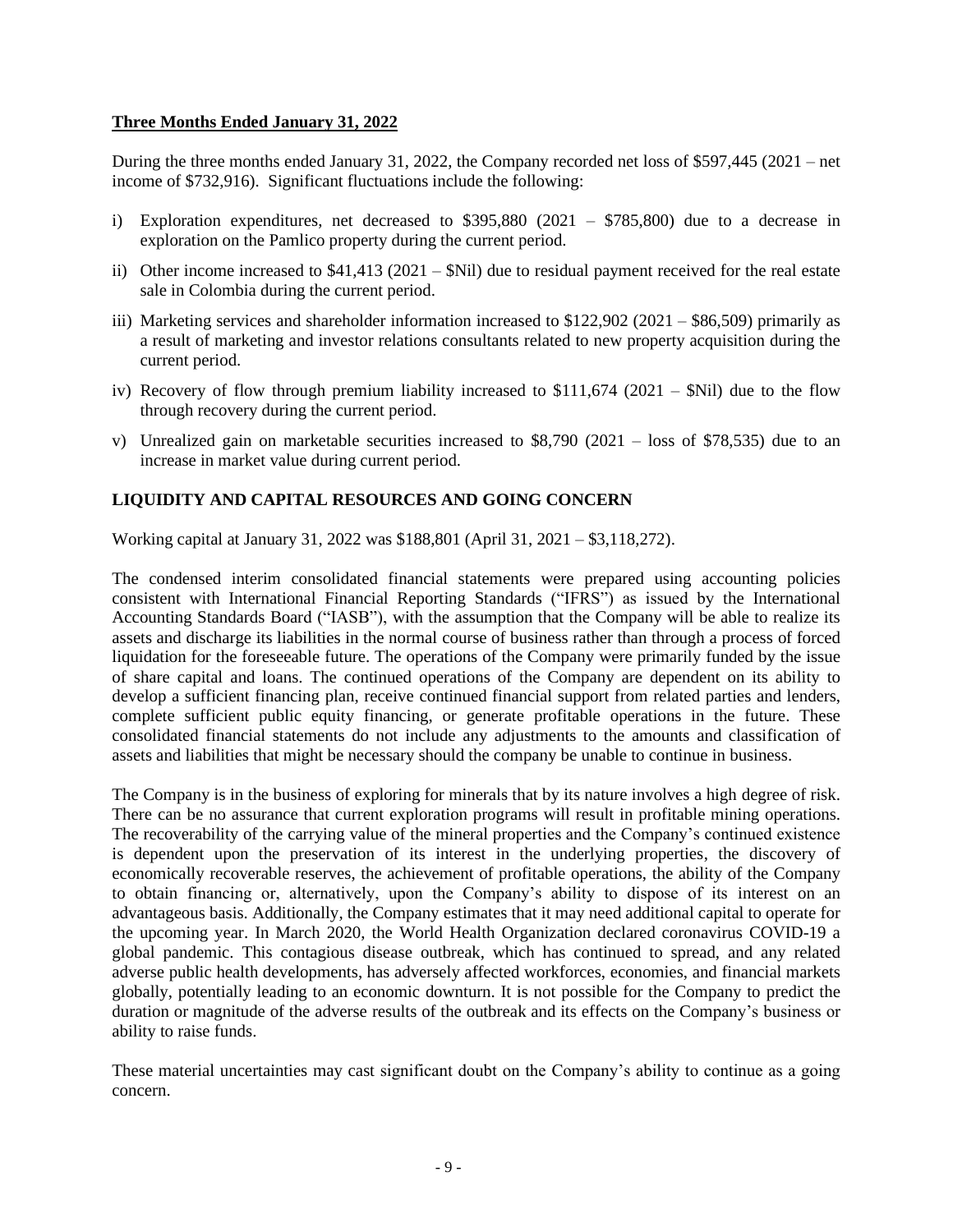## **QUARTERLY INFORMATION**

Financial results in this section reflect net income from continuing operations and comparatives have been restated to exclude loss from discontinued operations.

|                                                                                                   | 2022           |               | 2021           | 2021             | 2021           |
|---------------------------------------------------------------------------------------------------|----------------|---------------|----------------|------------------|----------------|
| <b>Quarter Ended</b>                                                                              | <b>Jan. 31</b> |               | <b>Oct. 31</b> | <b>Jul. 31</b>   | <b>Apr. 30</b> |
| \$<br><b>Exploration expenditures</b>                                                             | 395,880        | $\mathcal{S}$ | 489,659 \$     | 1,239,827 \$     | 1,120,406      |
| Administrative and other items                                                                    | 155,185        |               | 96,198         | 118,210          | 154,149        |
| Net loss from continuing operations for<br>the quarter<br>Net loss from continuing operations per | (593, 342)     |               | (656, 271)     | (1,453,470)      | (1,750,472)    |
| share (Basic and diluted)                                                                         | (0.00)         |               | (0.01)         | (0.01)           | (0.01)         |
|                                                                                                   |                |               |                |                  |                |
|                                                                                                   | 2021           |               | 2020           | 2020             | 2020           |
| <b>Quarter Ended</b>                                                                              | <b>Jan. 31</b> |               | <b>Oct. 31</b> | <b>Jul. 31</b>   | Apr. 30        |
| \$<br><b>Exploration expenditures</b>                                                             | 785,800        | \$            | 376,840        | \$<br>583,918 \$ | 242,083        |
| Administrative and other items                                                                    | 123,428        |               | 107,415        | 99,208           | 132,172        |
| Net loss from continuing operations for                                                           |                |               |                |                  |                |
| the quarter                                                                                       | (1,117,963)    |               | (589, 365)     | (650, 186)       | (1,603,940)    |
| Net loss from continuing operations per                                                           |                |               |                |                  |                |
| share (Basic and diluted)                                                                         | (0.01)         |               | (0.00)         | (0.01)           | (0.01)         |

During the quarter ended October 31, 2021, net loss from continuing operations decreased to \$656,271 (July 31, 2021 - \$1,453,470) primarily due to exploration expenditures of \$489,659 (July 31, 2021 - \$1,239,827).

During the quarter ended April 30, 2021, net loss from continuing operations increased to \$1,750,472 (January 31, 2021 - \$1,117,963) primarily due to exploration expenditures of \$1,120,405 (January 31, 2020 - \$785,800) and realized loss on marketable securities of \$310,372 (January 31, 2020 - \$Nil).

During the quarter ended January 31, 2021, net loss from continuing operations increased to \$1,117,963 (October 31, 2020 - \$589,365) primarily due to exploration expenditures of \$785,800 (October 31, 2020 - \$376,840) .

During the quarter ended July 31, 2020, net loss from continuing operations decreased to \$650,186 (April 30, 2020 - \$1,603,940) primarily due to write-off of mineral properties of \$Nil (April 30, 2020 - \$284,400) and realized gain on marketable securities of \$276,616 (April 30, 2020 - \$83,769) .

# **OFF-BALANCE SHEET ARRANGEMENTS**

There are no off-balance sheet arrangements or obligations that are not disclosed in the financial statements.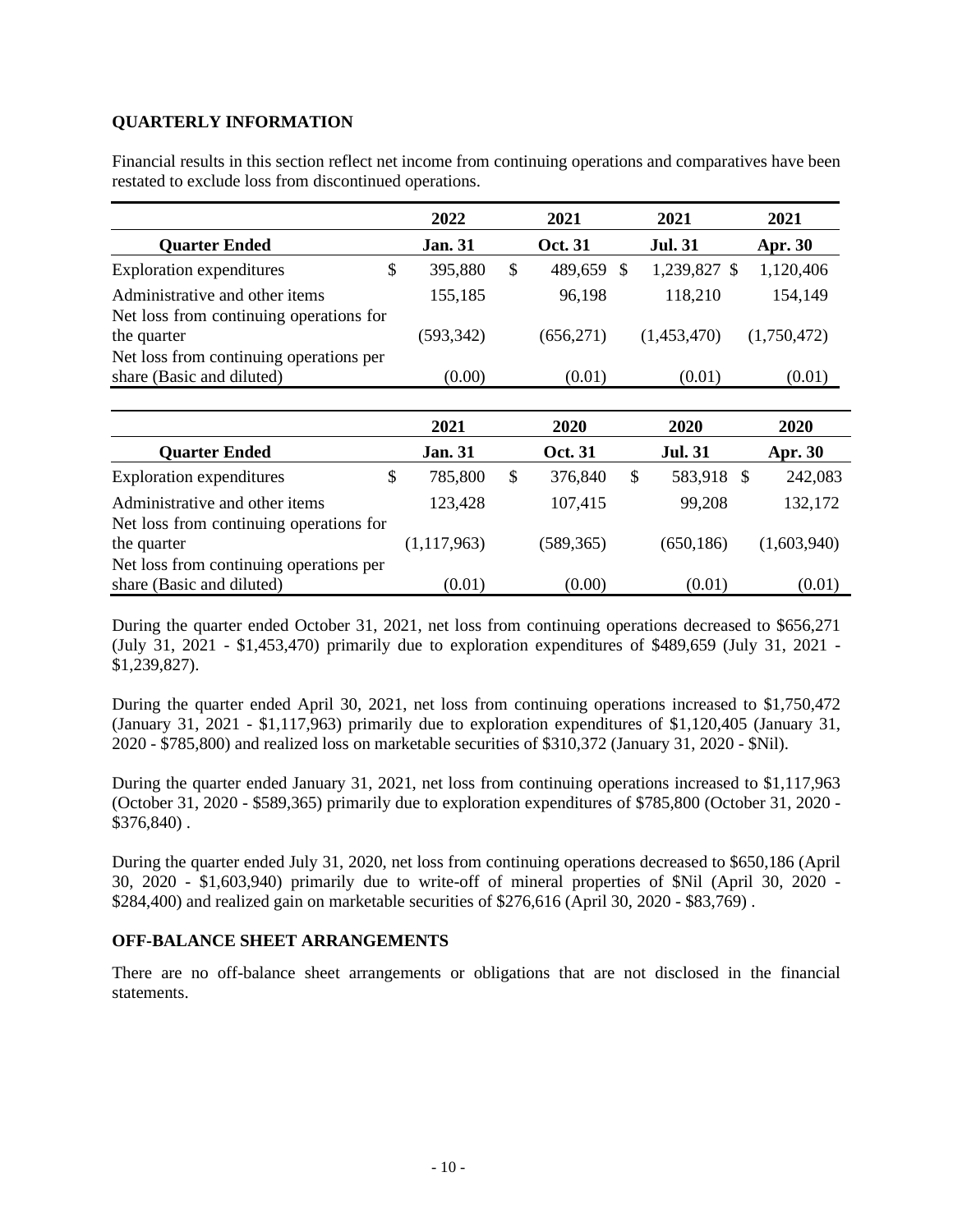## **RELATED PARTY TRANSACTIONS**

The aggregate value of transactions and outstanding balances relating to key management personnel, being officers and directors, were as follows:

|                                         | <b>Share-Based</b>    |                       |                   |                    |         |              |  |  |
|-----------------------------------------|-----------------------|-----------------------|-------------------|--------------------|---------|--------------|--|--|
| For the period ended January 31, 2022   |                       | <b>Salary or Fees</b> |                   | <b>Payment</b>     |         | <b>Total</b> |  |  |
| Management and Director Compensation*** | \$                    | 274,141               | \$                |                    | \$      | 274,141      |  |  |
| Cross Davis & Company LLP <sup>**</sup> |                       | 47,250                |                   |                    |         | 47,250       |  |  |
|                                         | \$                    | 321,391               | \$                |                    | \$      | 321,391      |  |  |
|                                         |                       |                       |                   | <b>Share-Based</b> |         |              |  |  |
| For the period ended January 31, 2021   | <b>Salary or Fees</b> |                       | <b>Payment</b>    |                    |         | <b>Total</b> |  |  |
| Management Compensation***              | \$                    | 328,492               | $\mathcal{S}$     |                    | \$      | 328,492      |  |  |
| Cross Davis & Company LLP               |                       | 47,250                |                   |                    |         | 47,250       |  |  |
|                                         | \$                    | 375,742               | \$                |                    | \$      | 375,742      |  |  |
|                                         | January 31,<br>2022   |                       | April 30,<br>2021 |                    |         |              |  |  |
|                                         |                       |                       |                   |                    |         |              |  |  |
| <b>Related party liabilities</b> *      | \$                    | 157,570               |                   | S                  | 108,240 |              |  |  |

\* Due to management consists of fees owing to three key management personnel for consulting fees.

\*\* Cross Davis & Company LLP provided management services including a chief financial officer, a corporate secretary, accounting staff, administration staff and office space to the Company. At January 31, 2022, the Company has prepaid of \$Nil (April 31, 2021 - \$10,500) to Cross Davis for future services.

\*\*\* Included in administration and office costs and exploration expenditures.

## **CHANGES IN ACCOUNTING STANDARDS**

Please refer to the January 31, 2022 condensed interim consolidated financial statements on [www.sedar.com](http://www.sedar.com/) for accounting policy pronouncements.

### **FINANCIAL INSTRUMENTS**

### **Financial Risk Management**

The Company's strategy with respect to cash is to safeguard this asset by investing any excess cash in very low risk financial instruments such as term deposits or by holding funds in the highest yielding savings accounts with major Canadian banks. By using this strategy, the Company preserves its cash resources and is able to marginally increase these resources through the yields on these investments. The Company's financial instruments are exposed to certain financial risks, which include currency risk, credit risk, liquidity risk and interest rate risk.

### **Foreign currency risk**

The Company is exposed to the financial risk related to the fluctuation of foreign exchange rates. The Company operates in Canada and the US. The Company funds cash calls to its subsidiaries outside of Canada in US dollars and a portion of its expenditures are also incurred in Colombian pesos and US dollars. The greatest risk is the exchange rate of the Canadian dollar relative to the Colombian peso and a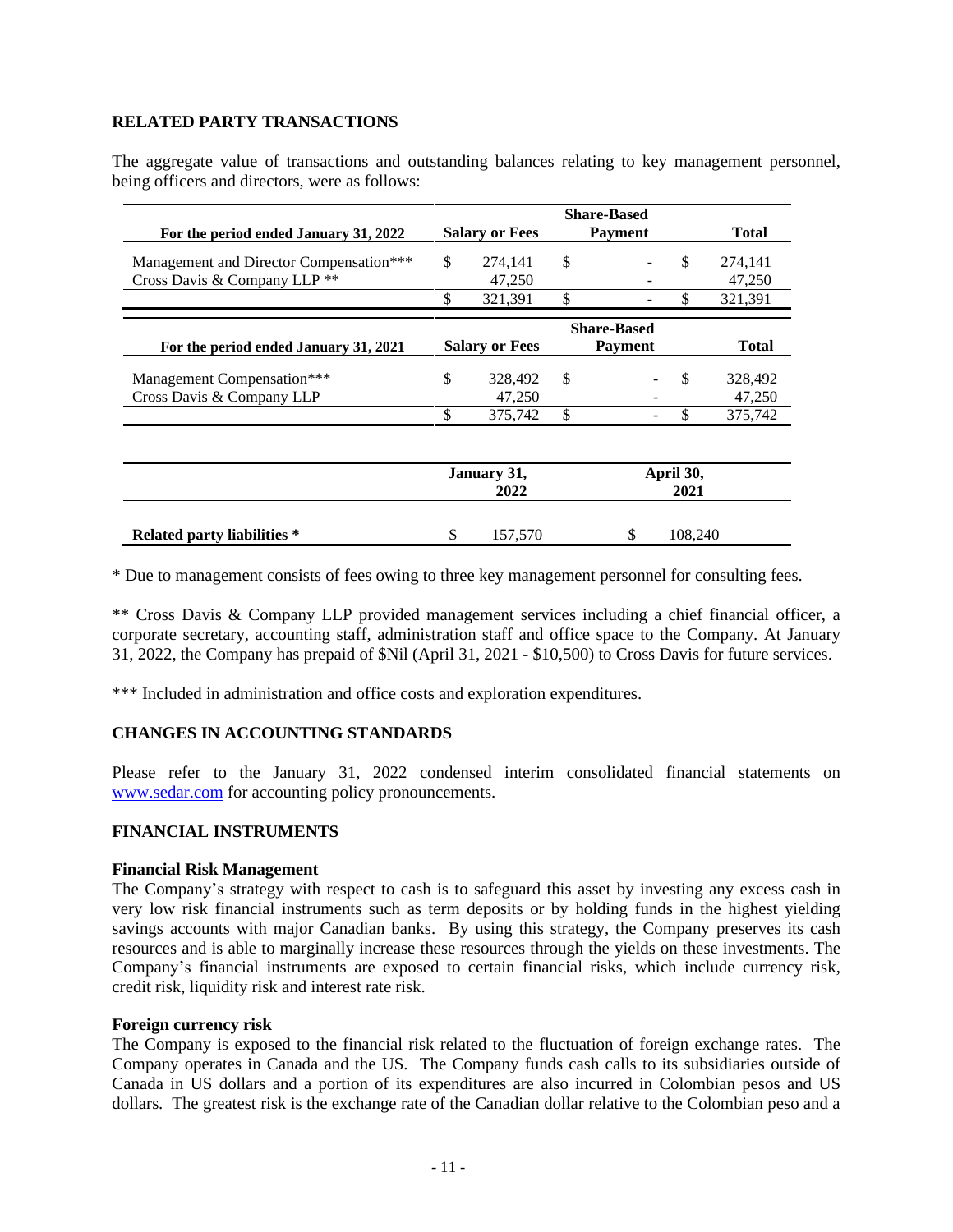significant change in this rate could have an effect on the Company's results of operations, financial position or cash flows. The Company has not hedged its exposure to currency fluctuations. The Company is exposed to currency risk through assets and liabilities denominated in Colombian pesos and US dollars. However, a 10% change in the exchange rate of the Colombian peso and US dollar to the Canadian dollar would result in only a nominal increase or decrease to the loss from operations.

# **Credit Risk**

The Company's cash is mainly held through large insured Canadian and the United States financial institutions and, accordingly, credit risk is minimized.

## **Liquidity Risk**

Liquidity risk is the risk that the Company will not be able to meet its financial obligations as they fall due. The Company manages liquidity risk through the management of its capital resources as outlined in Note 12 of the consolidated financial statements. The Company's objective is to ensure that there are sufficient committed financial resources to meet its business requirements for a minimum of twelve months.

## **Interest Rate Risk**

Interest rate risk is the risk that the fair value or future cash flows of a financial instrument will fluctuate because of changes in the market interest rates. The Company's cash is held mainly in term deposits and therefore there is currently minimal interest rate risk.

# **COVID-19**

In March 2020, the World Health Organization declared coronavirus COVID-19 a global pandemic. This contagious disease outbreak, which has continued to spread, and any related adverse public health developments, has adversely affected workforces, economies, and financial markets globally, potentially leading to an economic downturn. It is not possible for the Company to predict the duration or magnitude of the adverse results of the outbreak and its effects on the Company's business or ability to raise funds.

## **Mineral Property Exploration and Mining Risks**

The business of mineral deposit exploration and extraction involves a high degree of risk. Few properties that are explored ultimately become producing mines. At present, none of the Company's properties has a known commercial ore deposit. The main operating risks include ensuring ownership of and access to mineral properties by confirmation that option agreements, claims and leases are in good standing and obtaining permits for drilling and other exploration activities.

The Company is currently earning an interest in certain of its properties through option agreements and acquisition of title to the properties is only completed when the option conditions have been met. These conditions generally include making property payments, incurring exploration expenditures on the properties and can include the satisfactory completion of pre-feasibility studies. If the Company does not satisfactorily complete these option conditions in the time frame laid out in the option agreements, the Company's title to the related property will not vest and the Company will have to write-off the previously capitalized costs related to that property.

The market prices for silver, gold and other metals can be volatile and there is no assurance that a profitable market will exist for a production decision to be made or for the ultimate sale of the metals even if commercial quantities of precious and other metals are discovered.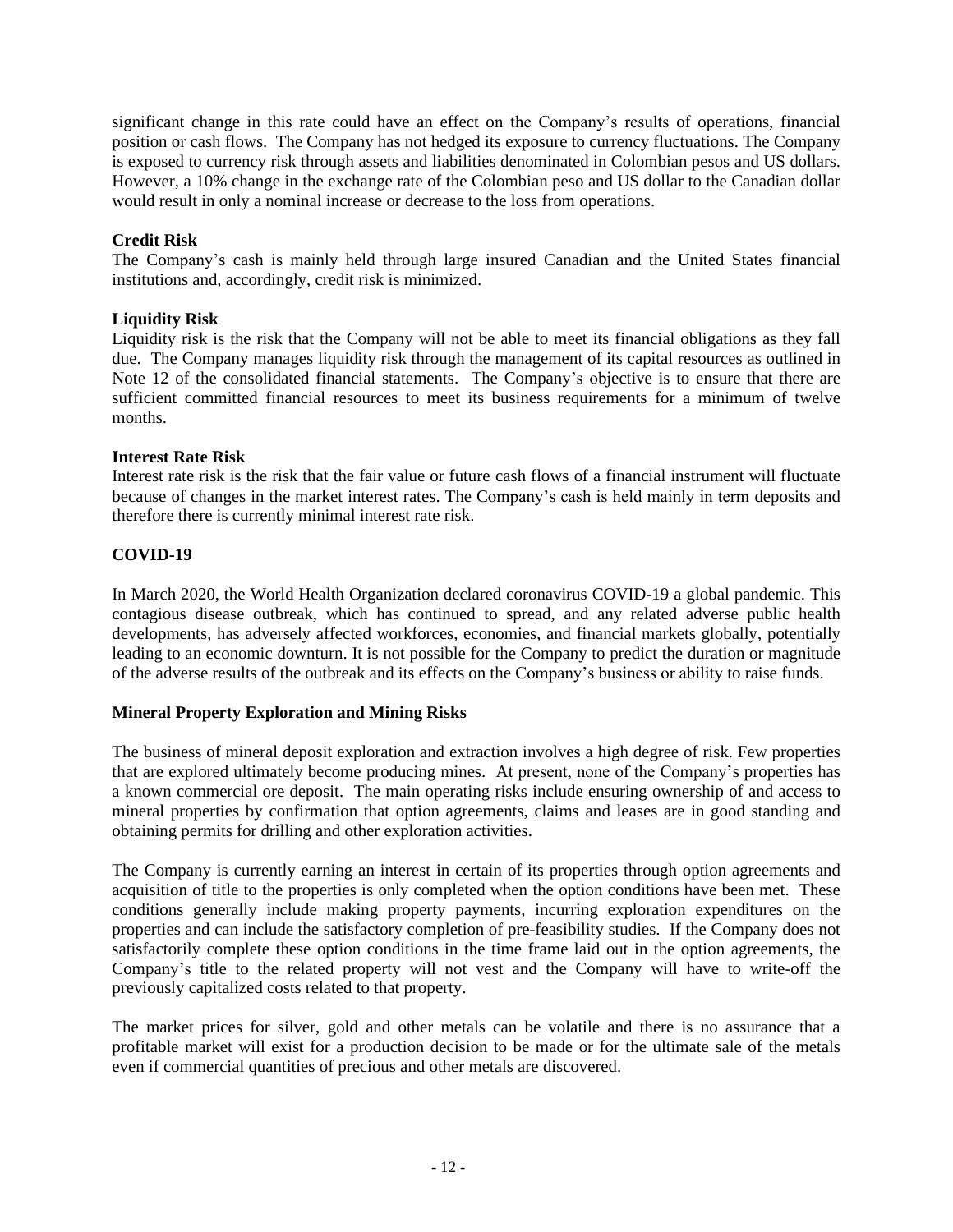## **Financing and Share Price Fluctuation Risks**

The Company has limited financial resources, no source of operating cash flow and has no assurance that additional funding will be available to it for further exploration and development of its projects. Further exploration and development of one or more of the Company's projects may be dependent upon the Company's ability to obtain financing through equity or debt financing or other means. Failure to obtain this financing could result in delay or indefinite postponement of further exploration and development of its projects which could result in the loss of one or more of its properties.

Securities markets have experienced a high degree of price and volume volatility, and the market price of securities of many companies, particularly those considered to be development stage companies such as Newrange, have experienced wide fluctuations in share prices which have not necessarily been related to their operating performance, underlying asset values or prospects. There can be no assurance that these kinds of share price fluctuations will not occur in the future, and if they do occur, how severe the impact may be on the Company's ability to raise additional funds through equity issues.

## **Political and Currency Risks**

The Company is operating in countries that have a stable political environment. Changing political situations may affect the manner in which the Company operates. The Company's equity financings are sourced in Canadian dollars but for the most part it incurs its exploration expenditures in US dollars. At this time there are no currency hedges in place. Therefore, a weakening of the Canadian dollar against the US dollar could have an adverse impact on the amount of exploration conducted.

### **Insured and Uninsured Risks**

In the course of exploration, development and production of mineral properties, the Company is subject to a number of risks and hazards, including adverse environmental conditions, operational accidents, labor disputes, unusual or unexpected geological conditions, changes in the regulatory environment and natural phenomena such as inclement weather conditions, floods, and earthquakes. Such occurrences could result in damage to the Company's property or facilities and equipment, personal injury or death, environmental damage to properties of the Company or others, delays, monetary losses and possible legal liability.

Although the Company may maintain insurance to protect against certain risks in such amounts as it considers reasonable, its insurance may not cover all the potential risks associated with its operations. The Company may also be unable to maintain insurance to cover these risks at economically feasible premiums or for other reasons. Should such liabilities arise, they could reduce or eliminate future profitability and result in increased costs, have a material adverse effect on the Company's results and result in a decline in the value of the securities of the Company. Some work is carried out through independent consultants and the Company requires that all consultants carry their own insurance to cover any potential liabilities as a result of their work on a project.

## **Environmental Risks and Hazards**

The activities of the Company are subject to environmental regulations issued and enforced by government agencies. Environmental legislation is evolving in a manner that will require stricter standards and enforcement and involve increased fines and penalties for non-compliance, more stringent environmental assessments of proposed projects, and a heightened degree of responsibility for companies and their officers, directors and employees. There can be no assurance that future changes in environmental regulation, if any, will not adversely affect the Company's operations. Environmental